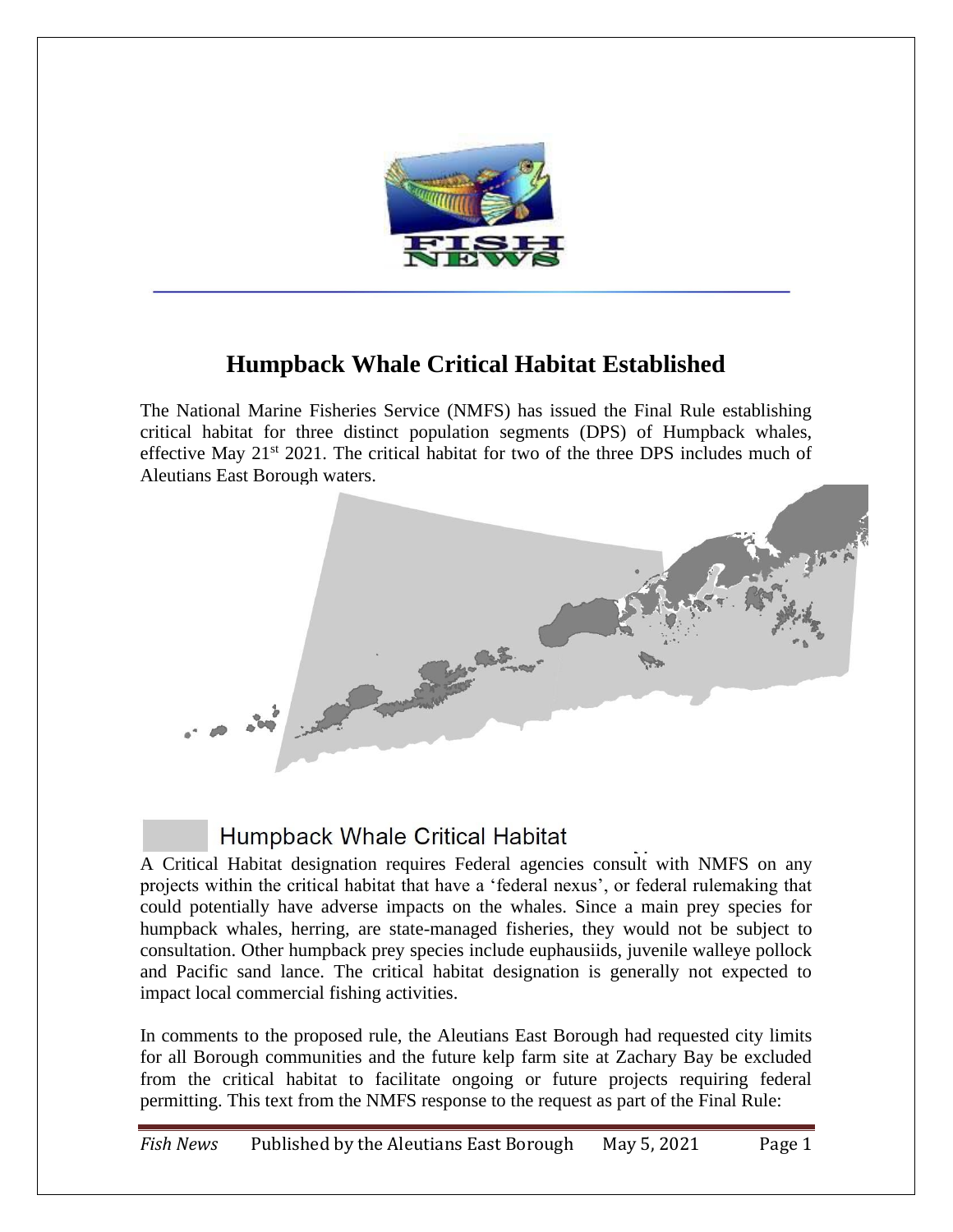*"King Cove and Nelson Lagoon are located fully outside of the critical habitat boundaries and thus are not included in the critical habitat designation. Cold Bay and False Pass are almost entirely outside the critical habitat boundaries…. the remaining areas, Akutan, Sand Point, and Zachary Bay lie within or almost entirely within the proposed critical habitat."*

The State of Alaska had recommended much smaller focused areas be part of the critical habitat designation and [responded](https://www.adfg.alaska.gov/index.cfm?adfg=pressreleases.pr&release=2021_04_20) with disappointment to the Final Rule.

The three humpback whale DPS included in the Final rule are the Western North Pacific DPS, the Central America DPS and the Mexico DPS. The Mexico DPS is considered threatened while the other two are endangered. Only the Mexico DPS and the Western North Pacific DPS have critical habitat designated in Aleutians East Borough waters. [Link to the Humpback Whale Critical Habitat Final Rule](https://www.fisheries.noaa.gov/action/final-rule-designate-critical-habitat-central-america-mexico-and-western-north-pacific)

## **Nominations Solicited for the NPFMC Community Engagement Committee**

The North Pacific Fishery Management Council is soliciting nominations for the Community Engagement Committee to continue to develop tools and recommendations to facilitate improved communication and engagement between rural communities and tribes for the Council. The Council is also interested in expanding the CEC with up to an additional two members representative of small communities off the road system. Interested members of the public should send a letter of interest to Kate Haapala (kate.haapala@noaa.gov) by May 28, 2021.

[Link to the NPFMC April 2021 Newsletter](https://www.npfmc.org/april-2021-newsletter/)

## **Grace Period for Alaska Cares Act Commercial Fisheries Applicants**

The application period has closed for Alaska commercial fishery applicants for the Sec. 12005 Cares Act COVID-19 relief. Applicants who have already applied have been granted a two-week grace period until May 14 to correct mistakes or omissions on their original application. Subsistence users have until May  $28<sup>th</sup>$  to apply for Alaska Cares Act relief.

[Link to the PSMFC Cares Act page including subsistence application](https://www.psmfc.org/cares-act-the-coronavirus-aid-relief-and-economic-security-act)